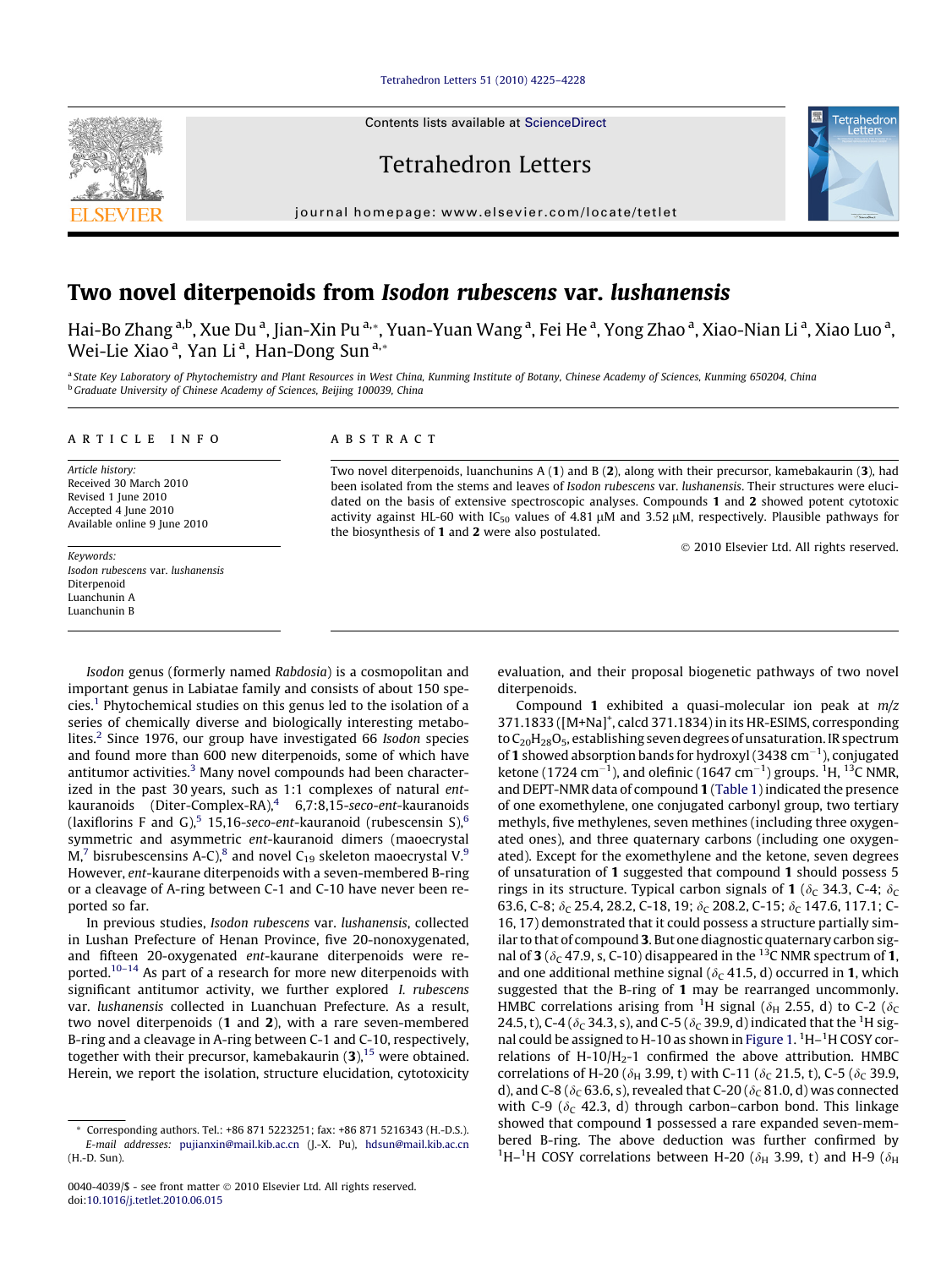<span id="page-1-0"></span>

| Table 1 |                                                                      |  |
|---------|----------------------------------------------------------------------|--|
|         | <sup>1</sup> H and <sup>13</sup> C NMR data of <b>1</b> and <b>2</b> |  |

| Position        | $1^a$ ( <i>I</i> in Hz) |            | $2^b$ ( <i>I</i> in Hz) |            |
|-----------------|-------------------------|------------|-------------------------|------------|
|                 | $\delta_{\rm H}$        | $\delta$ c | $\delta_{\rm H}$        | $\delta c$ |
| $1\alpha$       | $1.59^c$ , m            | 37.4(t)    | 3.82, m                 | 61.5(t)    |
| $1\beta$        | $1.74^c$ , m            |            |                         |            |
| 2               | $1.98^c$ , m            | 24.5(t)    | $1.66^c$ , m            | 26.6(t)    |
| $3\alpha$       | $1.11^c$ , m            | 30.5(t)    | 1.61, m                 | 26.1(t)    |
| $3\beta$        | $1.66^c$ , m            |            |                         |            |
| $\overline{4}$  |                         | 34.3(s)    |                         | 33.4(s)    |
| $5\beta$        | 1.52, m                 | 39.9(d)    | $1.93c$ , m             | 48.8(d)    |
| $6\alpha$       |                         | 100.2(s)   | $1.90^{\circ}$ , m      | 34.3(t)    |
| $6\beta$        |                         |            | 2.47, m                 |            |
| $7\alpha$       | 4.32, d (3.4)           | 72.0(d)    |                         | 71.1(d)    |
| $7\beta$        |                         |            | 4.82, br d (11.5)       |            |
| 8               |                         | 63.6 $(s)$ |                         | 60.1(s)    |
| $9\alpha$       | $2.00^{\circ}$ . m      | 42.3(d)    |                         |            |
| 9β              |                         |            | 2.30, $d(6.6)$          | 47.1(d)    |
| $10\beta$       | 2.55, d(5.5)            | 41.5(d)    |                         | 146.7(s)   |
| $11\alpha$      | $1.60^{\circ}$ , m      | 21.5(t)    | $1.63^c$ , m            | 19.9(t)    |
| $11\beta$       | $1.66^c$ , m            |            | $1.53^c$ , m            |            |
| $12\alpha$      | $2.28^c$ , m            | 31.7(t)    | 2.01, m                 | 28.4(t)    |
| $12\beta$       | $1.77^{\circ}$ , m      |            | $1.60^{\circ}$ , m      |            |
| $13\alpha$      | 3.09, br s              | $45.1$ (d) | 3.22, br s              | 46.5 $(d)$ |
| $14\alpha$      | 4.88, br s              | 74.8 (d)   | 4.71, s                 | 74.4 (d)   |
| 15              |                         | 208.2(s)   |                         | 205.4(s)   |
| 16              |                         | 147.6(s)   |                         | 148.9(s)   |
| 17a             | 5.35, ABd (5.4)         | 117.1(t)   | 5.37, s                 | 115.2(t)   |
| 17 <sub>b</sub> | 6.05, ABd $(5.4)$       |            | 6.31, s                 |            |
| 18              | 1.02, s                 | 25.4(q)    | $1.07$ , s              | 23.6(q)    |
| 19              | 0.90, s                 | 28.2(q)    | 1.03, s                 | 24.9(q)    |
| $20\beta$       | 3.99, t (5.7)           | 81.0(d)    |                         |            |
| 20a             |                         |            | 4.97, s                 | 108.2(t)   |
| 20 <sub>b</sub> |                         |            | 5.30, s                 |            |

<sup>a</sup> Data were recorded in CDCl<sub>3</sub> + MeOD on Bruker DRX-500 MHz spectrometer.<br><sup>b</sup> Data were recorded in C<sub>5</sub>D<sub>5</sub>N on Bruker AV-400 MHz spectrometer. <sup>c</sup> Overlapping signals.



Figure 1. Key  ${}^{1}$ H $-{}^{1}$ H COSY and HMBC (from H to C) of compound 1.

2.00, m, overlap), H-10 ( $\delta_H$  2.55, d), observed in 1. Other key HMBC correlations arising from H-20 ( $\delta$ <sub>H</sub> 3.99, t) to C-5 ( $\delta$ <sub>C</sub> 39.9), C-8 ( $\delta$ <sub>C</sub> 63.6, s), and C-6 ( $\delta_c$  100.2, s), along with HMBC correlations from H-7 ( $\delta$ <sub>H</sub> 4.32, d), H-10 ( $\delta$ <sub>H</sub> 2.55, d), and H-5 ( $\delta$ <sub>H</sub> 1.52, m) to C-6, disclosed the fact that C-20 was connected with C-6 through an oxygen atom, which was further confirmed, and excluded from other possible linkage manner by comparing the chemical shift value of C-4, C-10, and C-13 with those of rabdoloxin B[.16](#page-3-0) Therefore, compound 1 was elucidated as an ent-kaurane diterpenoid with a rearranged  $9(10\rightarrow20)$ -abeo skeleton.



Figure 2. Key ROESY correlations of compound 1.

derivative of ent-kaurane diterpenoid, and the great changes of molecular structure occurred at C-10 and C-9, the stereochemistry of C-5 was thought to be retained. <sup>1</sup>H-<sup>1</sup>H correlation H-5/H-10 indicated  $\beta$ -orientation of H-10. H-14 adopted  $\alpha$ -orientation, which was based on the correlations H-14/H-12 $\alpha$  and H-14/H-13 $\alpha$ . The  $\alpha$ -orientation of H-7 was established by correlation H-7/H-14a. Correlations of H-7 $\alpha$  with H-9 gave an  $\alpha$ -orientation of H-9. The  $\alpha$ -oriented oxygen bridge between C-20 and C-6 was determined by the correlations between H-20/H-9 $\alpha$ , H-10 $\beta$ /H-11 $\beta$ , and H-10 $\beta$ /H-1 $\beta$ , observed in the ROESY spectrum of 1. Consequently, compound 1 was determined to be  $6\beta$ , $7\beta$ , $14\beta$ -trihydroxy-9( $10\rightarrow 20$ )-abeo-6,20epoxy-ent-kaur-16-en-15-one.

Compound 2 showed a quasi-molecular ion peak at  $m/z$ 357.2007 ([M+Na]<sup>+</sup>, calcd 357.2041) in its HR-ESIMS, corresponding to  $C_{20}H_{30}O_4$ , requiring six degrees of unsaturation. IR spectrum of 2 showed absorption bands for hydroxyl  $(3422 \text{ cm}^{-1})$ , conjugated ketone (1728 cm<sup>-1</sup>), and olefinic (1647 cm<sup>-1</sup>) groups. Only 16 carbon signals (including C-10,  $\delta_c$  146.7, s; overlapping with the solvent signal) were recorded in the  $^{13}$ C NMR spectrum of compound 2 (Table 1). There were two obvious methyl singlets ( $\delta_{\rm H}$ ) 1.03, s, H<sub>3</sub>-19;  $\delta_H$  1.07, s, H<sub>3</sub>-18) in <sup>1</sup>H NMR spectrum. But in DEPT spectrum, their corresponding carbon signals could not be detected. HSQC correlations of two methyls ( $\delta_H$  1.03;  $\delta_H$  1.07) with <sup>13</sup>C-signals (hidden,  $\delta_C$  24.9;  $\delta_C$  23.6) testified that C-19 and C-18 actually did not resonate in their appropriate frequency in  $^{13}$ C NMR spectrum. So did the methine (hidden,  $\delta_c$  48.8, d, C-5) and one methylene (hidden,  $\delta_C$  26.1, t, C-3) in the HSQC spectrum. Finally, compound 2 was found to possess two tertiary methyls, eight methylenes (including two exomethylenes), five methines, and five quaternary carbons. Typical carbon signals suggested that 2 may also possess a skeleton partially similar to compound 3. Comparing with 3, two important carbon signals of 3 (C-10, C-





20) could not be found in 2, while two corresponding carbon signals (C-10,  $\delta_c$  146.7, s; C-20,  $\delta_c$  108.2, t) occurred in the olefinic re-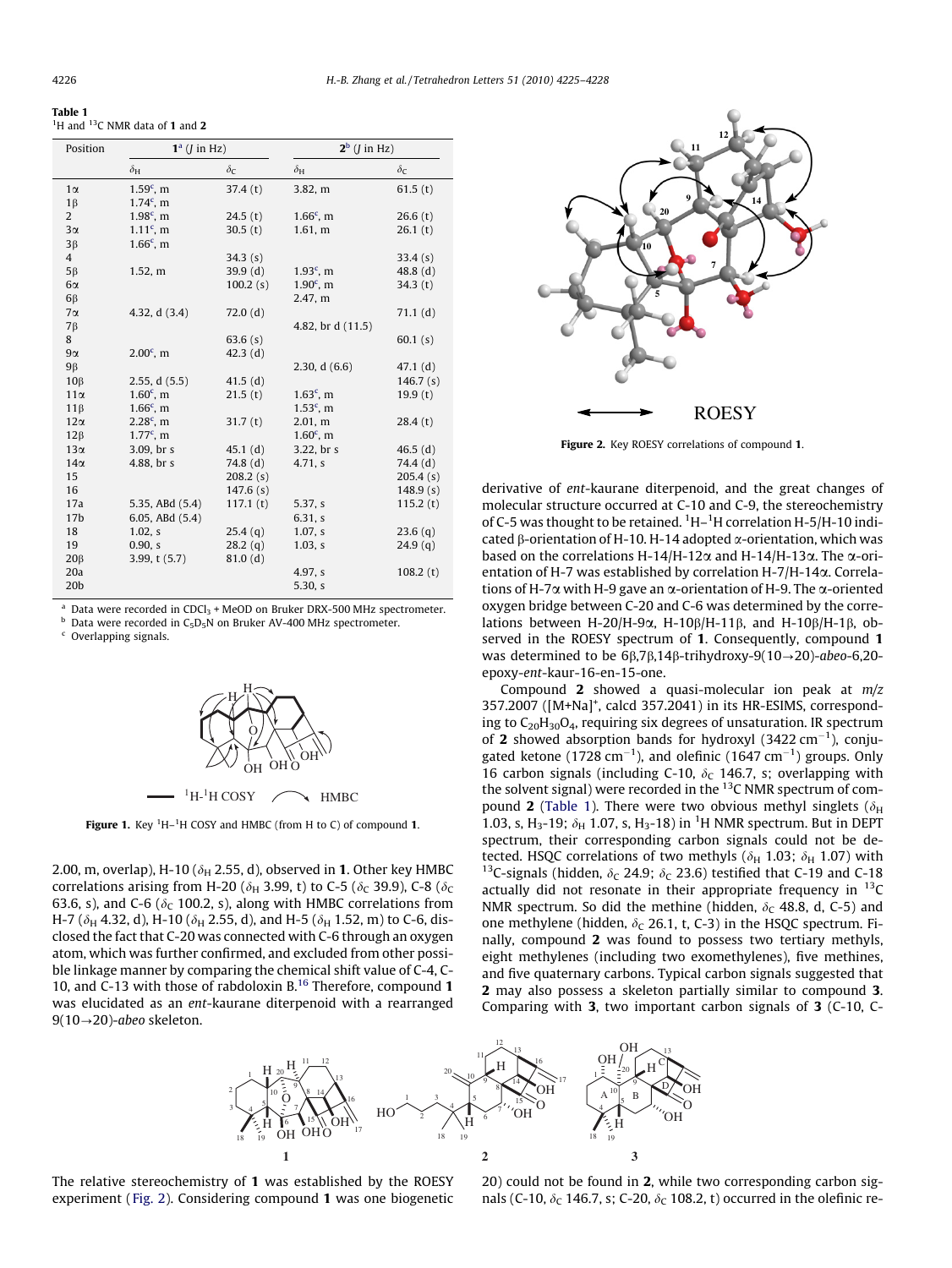<span id="page-2-0"></span>

Figure 3. Key  ${}^{1}$ H $-{}^{1}$ H COSY and HMBC (from H to C) of compound 2.

gion of 2. And the exomethylene ( $\delta_c$  108.2, t, C-20) was located at C-10 as there were HMBC correlations arising from H-20a ( $\delta_H$  4.97, s), H-9 ( $\delta_H$  2.30, d), and H-6 ( $\delta_H$  2.47, m) to C-10 ( $\delta_C$  146.7, s). Considering six degrees of unsaturation (including two exomethylenes and one ketone) of 2, it means that compound 2 only possess 3 rings in its structure. The exomethylene located at C-10 showed that compound 2 possessed one opening A-ring (cleavage in the bond C-1/C-10 of 3) derived from the ent-kaurane skeleton comparing with four rings of 3. All the above deductions were further confirmed by  ${}^{1}H-{}^{1}H$  COSY spectrum. Partial structures **a** (H-1 to H-3),  $\bf{b}$  (H-5 to H-7), and  $\bf{c}$  (H-9 to H-14) were clearly observed in COSY spectrum as shown in Figure 3.



Figure 4. Key ROESY correlations of compound 2.

ROESY spectrum revealed the relative stereochemistry of C-5, C-7, and C-14 of 2 (Fig. 4). Considering compound 2 was also one biogenetic derivative from ent-kaurane diterpenoid, and the great change of structure occured in ring A, the stereochemistry of C-9 was thought to be retained. Correlations between H-5, H-7, and H-9B indicated that H-5 and H-7 possess B-orientations,



Scheme 1. Proposed biogenetic pathway for compounds 1 (A) and 2 (B).

 $B_3$  2